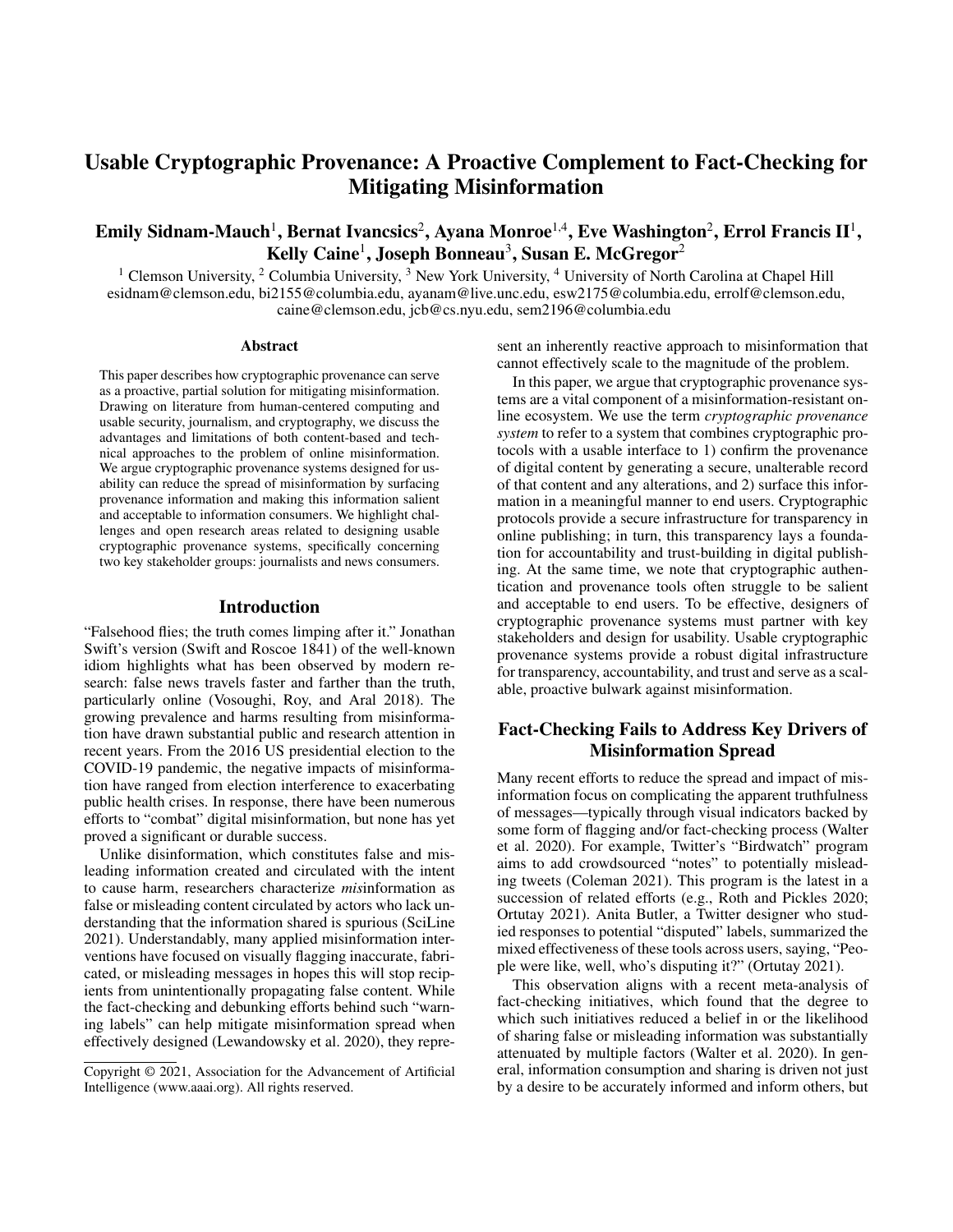also to entertain, enhance social relationships, and/or provide an escape from the concerns of everyday life (Ruggiero 2000). Past research identifies a wide range of social and psychological factors that predict misinformation sharing and spread, including individuals' emotional states (Wischnewski, Krämer, and McNamara 2021), analytic thinking habits (Pennycook and Rand 2019), social network composition (Young et al. 2021), perceptions of information novelty (Vosoughi, Roy, and Aral 2018), and level of trust in the information source (Sterrett et al. 2019). When presented with identical information, lay assessments of digital news content's credibility and truthfulness differ based on individual differences, and even expert evaluations vary according to discipline (Bhuiyan et al. 2020). In addition to more stable individual differences that influence the likelihood of spreading misinformation, an individual's emotional state also affects how they evaluate the factuality of information at a given moment (Tiedens and Linton 2001).

Ultimately, truth is an abstract concept that is difficult to ensure technically. Moreover, perceptions of message accuracy, factuality, or honesty are only one of many factors impacting the dissemination of misinformation. Due to the complexities underlying individuals' information evaluations, sharing decisions, and abilities to influence further spread of misinformation, interventions that focus solely on fact-checking offer limited efficacy for combating misinformation spread. Additionally, it is unlikely that any reactive approach to mitigating misinformation (i.e., via labeling) can keep pace with the exponential spread of online falsehoods (Vosoughi, Roy, and Aral 2018). It is necessary to develop proactive, scalable interventions that target multiple drivers of misinformation creation and spread.

## Cryptographic Provenance Systems Are a Needed Misinformation Intervention

Cryptographic methods of authenticating specific attributes of digital messages represent a *proactive* approach to mitigating misinformation. Rather than attempting to arbitrate "truthiness," these technical approaches broadly seek to build *trust* in information sources and facilitate accountability through structural mechanisms. This section examines the contributions that cryptographic tools can make in the space of misinformation interventions.

### Cryptographic Protocols Can Make Digital News More Transparent and Secure

In order to understand how cryptography can be applied to mitigate misinformation spread, it is imperative to recognize how provenance tools work and how they can be applied to digital news publishing. Cryptographic provenance tools produce a globally consistent log that permanently records *events* emitted by some *authority* (e.g., a news article is published), enabling third parties to monitor the log to verify the behavior of the authority (Chase and Meiklejohn 2016).

Several cryptographic protocols for provenance and transparency have been developed over the last decade. The most prominent, successfully deployed system is Certificate Transparency (CT), launched in 2013 (Laurie, Langley, and

Käsper 2013; Laurie 2014). CT aims to improve public trust in certificate authorities (CAs), who issue x.509 certificates for use by TLS servers on the web. All issued certificates are permanently recorded in a public CT log which anybody can monitor, ensuring anyone can detect improperly issued certificates. Unlike many previous proposals for increasing trust in CAs, CT does not directly prevent misbehavior by CAs (which lacks a precise technical definition); CT only ensures a CA's behavior is observable and non-repudiable.

Following the successful deployment of CT, similar provenance and transparency systems have been proposed for monitoring other types of authorities, including user-key mappings in secure communication systems (Ryan 2014; Melara et al. 2015), cryptographic key usage (Yu, Ryan, and Cremers 2015), and distribution of software (Fahl et al. 2014; Nikitin et al. 2017; Al-Bassam and Meiklejohn 2018). Recent research proposes general-purpose transparency protocols (Meiklejohn et al. 2020; Chen et al. 2020; Tyagi et al. 2021), which can be adapted to any authority regularly publishing information and support updating that information after initial publication. Developers can directly adapt these tools to digital news publishers to create a transparent log of all news content published.

We argue that cryptographic provenance systems applied to digital publishing can and should provide four key assurances:

- 1. *Authenticating Provenance*. Cryptographic proofs offer persuasive evidence of publisher/broadcaster identity via digital signatures. While digital signatures can only guarantee that a particular public key signed content, we note that mapping public keys to real-world organizations or individuals (e.g., *The New York Times* or Walter Cronkite) requires a secondary layer of *public key infrastructure* (PKI). In practice, however, this challenge has been reasonably addressed via the PKIX system mapping public keys to URLs (e.g., newyorktimes.com). Users already rely upon URLs for authenticating the source of online information; therefore, this is a reasonable way to layer on an additional cryptographic assurance.
- 2. *Verifying Content is Unaltered*. Cryptography can provide strong evidence that information has not been modified or tampered with since the time of publication, as a timestamp is part of the generated signature. This verification is typically accomplished via collision-resistant hash functions. Moreover, authenticated data structures enable efficient *cryptographic commitments* to large amounts of information that parties can later verify. These techniques can be applied to verify that no changes have been made to a news article and authenticate embedded materials like photos and videos.
- 3. *Ensuring Users are Viewing the Same Content*. Cryptographic signatures can support consensus protocols that further establish a consistent global view of committed information, ensuring that all parties see the same information (Xiao et al. 2020). When applied to digital news, these protocols can make it possible to detect if a news publisher is showing two different versions of the same article to different users.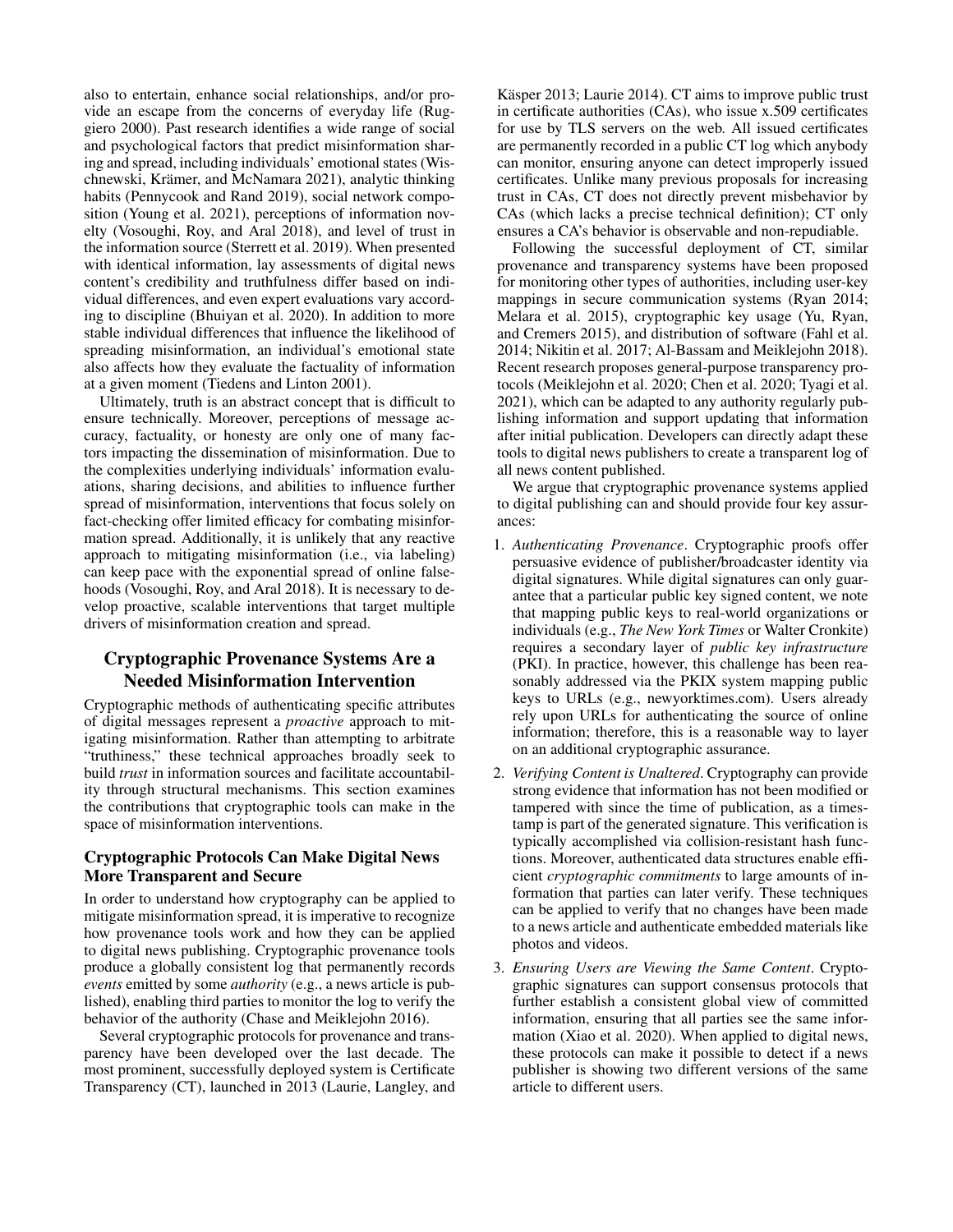4. *Creating Unalterable Records of Changes*. Modern authenticated data structures support efficient versioning of information, enabling it to be updated and amended with short cryptographic proofs of the latest version of the information and all previous versions (Tyagi et al. 2021). This technique can be applied to create scalable tools that document every change to an article since it was published, creating an unalterable record.

Provenance systems that offer all the above-mentioned cryptographic assurances make digitally published news content more transparent and secure. Furthermore, when these cryptographic assurances are made salient and comprehensible to end users, cryptographic provenance systems can be powerful tools to combat misinformation.

## Cryptographic Provenance Systems Proactively Counter Misinformation

Unlike defensive interventions like fact-checking, cryptographic provenance systems are proactive interventions for misinformation. By authenticating digital news artifacts, cryptographic systems refocus attention on provenance and transparency and foster improved trust between news consumers and digital news producers. Ultimately, these systems promote a misinformation-resistant online ecosystem by enabling structures that discourage dubious publishing practices, favor transparency, and build trust between news consumers and credible publishers.

By default, digital artifacts can be manipulated, updated, and removed without generating readily accessible evidence of those changes. Cryptographic tools facilitate a degree of accountability not currently endemic to digital messages. Provenance tools identify and record news artifacts and any subsequent changes on a publicly auditable database or cryptographically secure ledger. This documentation prevents retroactive modifications to the version history and can add a layer of confidence that the authentication is trustworthy. Leveraging cryptographic protocols to create a more secure news environment discourages malicious, questionable, and opaque publishing practices. Provenance systems can provide unalterable evidence if digital publishers engage in disreputable practices (e.g., ghost editing, tampering with embedded content). This discourages the creation and spread of manipulated content.

While cryptographic provenance systems make it easier for news consumers to identify questionable publishing practices and manipulated content, one of the major advantages of these systems is that they can help users recognize *credible* news publishers. For example, for an unaltered news article, effective cryptographic provenance systems will give users confidence that the article and any associated artifacts (e.g., embedded tweets) originated from the stated publishers, that there truly have been no changes to the information since its publication, and that all readers are viewing a consistent version. By providing infrastructure to generate positive indicators of news authenticity and transparency, cryptographic systems can encourage the identification and spread of credible information.

In turn, cryptographic provenance systems can establish

and reinforce public trust in news producers by enhancing transparency around news content's provenance and production history. For example, the unalterable record of changes afforded by such systems can corroborate journalists' transparency practices; readers can confirm that corrections acknowledged by a publisher match with the changes recorded in the ledger. Additionally, when cryptographic provenance systems are designed by a third party, it can reassure news consumers that the authentication indicators generated by the user interface are not biased by news organizations' potential conflicts of interest.

To reiterate, cryptographic provenance systems indiscriminately hold all publishers accountable for the content they alter or remove and make it easier for consumers to identify whether publishers' practices are transparent or opaque. These interventions target transparency, accountability, and trust as mechanisms for promoting the circulation of quality information. Moreover, the content-agnostic nature of cryptographic approaches allows them to scale seamlessly with the volume of content being produced. Unlike the many hours of human effort needed to fact-check even a single dubious claim, updates to the cryptographic record are immediately and automatically generated for every digital message produced or changed. Cryptographic provenance systems are promising as proactive misinformation interventions.

## Cryptographic Provenance Systems for Digital News Are Technically Feasible

Existing technical solutions are already sufficient for building cryptographic provenance systems that offer meaningful transparency and accountability guarantees for digital information. For example, CT—which aims to ensure that SSL certificates are correctly and non-maliciously issued (Certificate Transparency Group)—has been successfully deployed at scale, with billions of certificates logged (Li et al. 2020) and built-in support in Chrome, Firefox and Safari browsers. With regard to news, although peer-reviewed research in this space is limited, we note that variations on the cryptographic approaches described are already being developed and tested in many research and industry settings. Notable examples of these efforts include the News Provenance Project (Koren 2019), Project Origin (Aythora et al. 2020), Project Starling (Takahashi 2021), the Credibility Coalition (Coalition 2017), Arweave (Project 2021; Library 2019), and the Content Authenticity Initiative (Initiative 2021). Details on these projects and their specific goals and approaches are shown in Table 1.

The prototypes developed by these projects prove it is possible to overcome the technical barriers to building cryptographic provenance solutions. However, from a humancentered computing perspective, it is necessary to consider the end users from the beginning of the design process, or else usability barriers will impede the system's effectiveness. The next section discusses the requirements, challenges, and opportunities of designing news provenance tools for journalists and news consumers.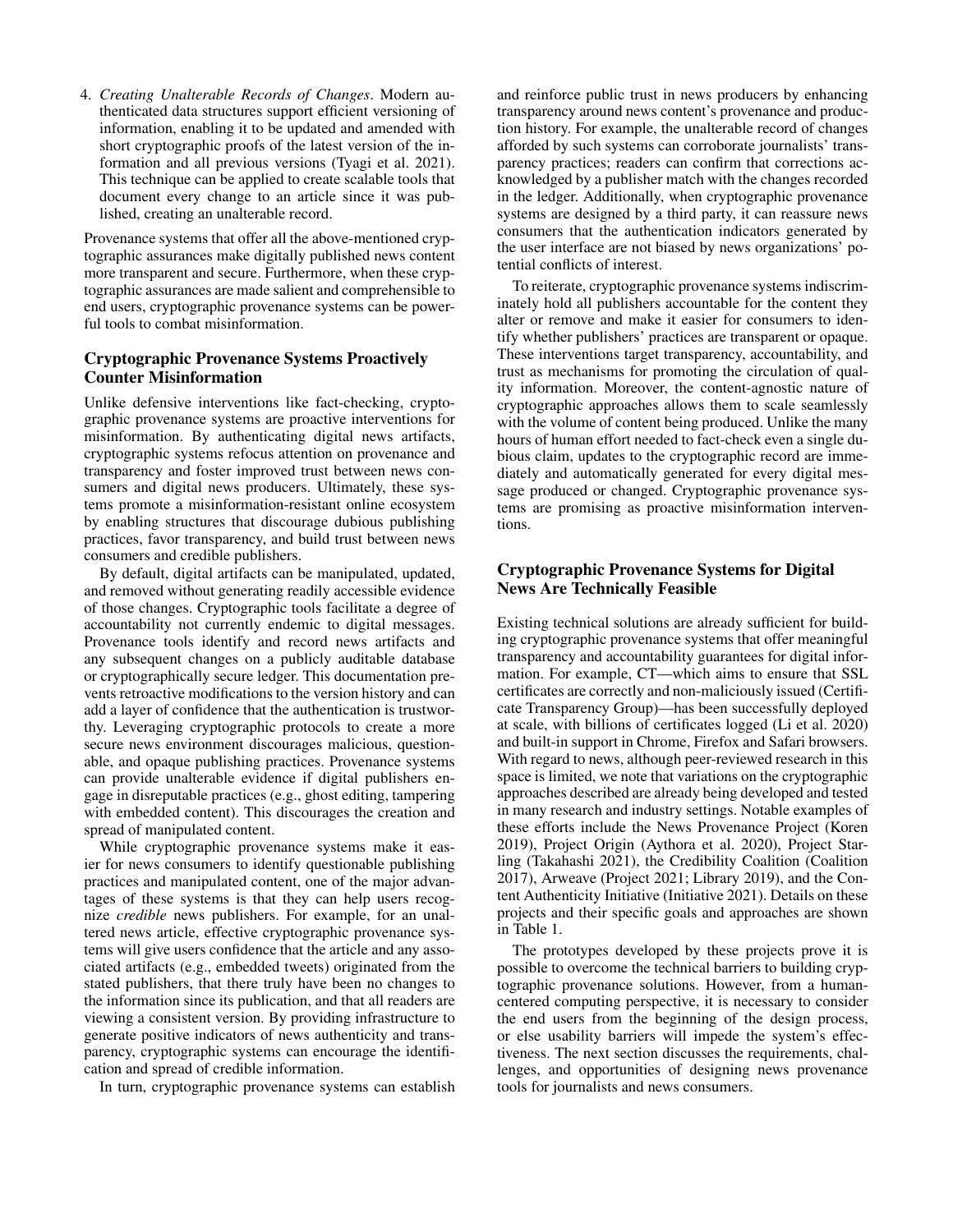| Project                                       | Founders                                                                                                                                            | Goal                                                                                                                                                                                                                                         | Cryptographic Protocols                                                                                                                                                                                                                                                     |
|-----------------------------------------------|-----------------------------------------------------------------------------------------------------------------------------------------------------|----------------------------------------------------------------------------------------------------------------------------------------------------------------------------------------------------------------------------------------------|-----------------------------------------------------------------------------------------------------------------------------------------------------------------------------------------------------------------------------------------------------------------------------|
| <b>News</b><br>Provenance<br>Project<br>(NPP) | The New York Times'<br>R&D<br>lab<br>and<br><b>IBM</b><br>Garage                                                                                    | To explore the relationship<br>between cryptographic prove-<br>nance and user trust with re-<br>spect to digital images (Koren<br>2019).                                                                                                     | Provenance authentication ap-<br>plied to digital images                                                                                                                                                                                                                    |
| Project<br>Origin                             | New York Times, Cana-<br>dian Broadcasting Cor-<br>poration/ Radio-Canada,<br><b>British</b><br>Broadcasting<br>Corporation (BBC), and<br>Microsoft | To help publishers verify infor-<br>mation that they sent to users.<br>(This project combines the<br>NPP, the BBC/CBC Prove-<br>nance Project, and the Mi-<br>crosoft AMP system; Aythora<br>et al. 2020.)                                   | Provenance authentication ap-<br>plied to news articles, aug-<br>mented with trust measures                                                                                                                                                                                 |
| Project Star-<br>ling                         | <b>USC</b> Shoah Foundation<br>and Stanford University's<br>Department of Electrical<br>Engineering                                                 | To develop an open-source,<br>end-to-end framework for ap-<br>plication developers to add im-<br>age and document verifica-<br>tion to the media generation<br>process, using blockchain and<br>distributed ledger technology<br>(Labs 2022) | Provenance authentication and<br>verification of tampering                                                                                                                                                                                                                  |
| Credibility<br>Coalition                      | N/A                                                                                                                                                 | To develop common standards<br>for information credibility by<br>collaborating with a large team<br>of partners from journalists,<br>policy-makers,<br>academics,<br>and technologists to incubate<br>projects and conduct research          | N/A                                                                                                                                                                                                                                                                         |
| Arweave                                       | Minimum<br>Spanning<br>Technologies Limited                                                                                                         | To solve the problem of 'link<br>rot' and create what they call<br>the 'permaweb: A global, per-<br>manent web of pages and<br>applications that live forever'<br>(Project 2021)                                                             | A protocol that allows for de-<br>centralized saving of websites<br>to create a permanent record<br>(Library 2019).                                                                                                                                                         |
| Content<br>Authenticity<br>Initiative         | Adobe, Twitter, the New<br><b>York Times</b>                                                                                                        | To counter the rise of misinfor-<br>mation by securely preserving<br>provenance and attribution data<br>for digital content, starting with<br>photo and video content (Initia-<br>tive 2021).                                                | An end-to-end system for con-<br>tent provenance of digital con-<br>tent through open-source devel-<br>opment, cross-industry collab-<br>oration, and interoperability of<br>tools that can be integrated into<br>a blockchain system (Content<br>Authenticity Initiative). |

Table 1: Cryptographic Provenance Initiatives

# Usability Challenges Pose the Greatest Barriers to Implementing Provenance Tools

Despite the technical feasibility of integrating cryptographic provenance into existing digital publishing pipelines, key challenges to ensuring their adoption and acceptance by both journalists and news consumers remain. In particular, there may be a mismatch between the degree of transparency journalists and news organizations deem worthwhile and what news consumers may prefer. Despite years of research on security indicators, improving the salience, usability, and acceptance of cryptographic evidence for end users remains an open challenge. In the following section, we detail core areas for consideration and begin to address areas for future research.

## Attending to Journalists as Stakeholders Can Inform Effective Tool Design

Journalists currently seek to improve trust relationships with their readers through transparency practices (e.g., Moran 2021). Still, the impact of these efforts is questionable as news consumers may have diverging conceptualizations of transparency and can be wary of disclosures made by news organizations themselves. While news consumers are the targeted end users of cryptographic provenance systems, journalists are key stakeholders in these systems. Content au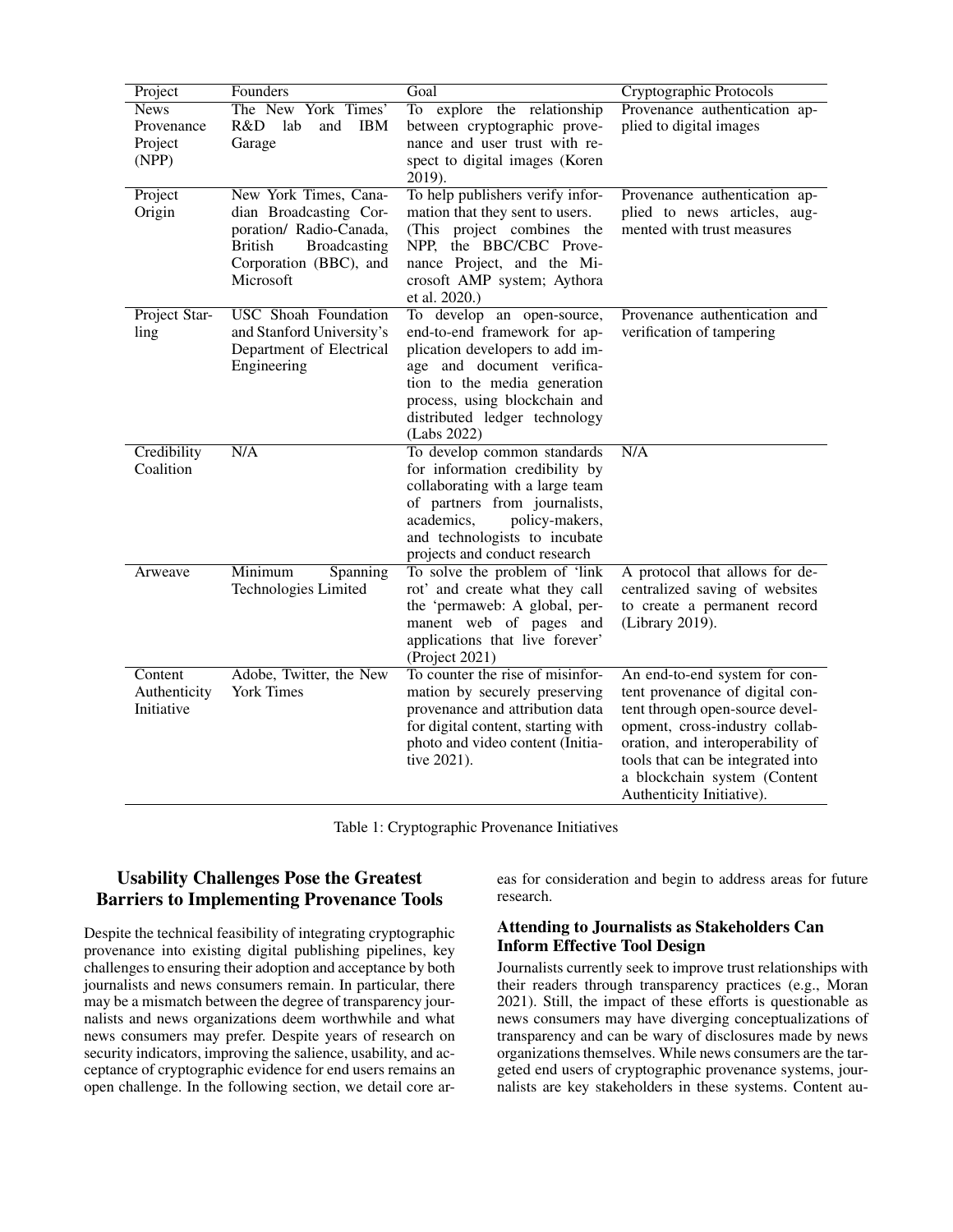thentication facilitated by a secure, third-party system can allow journalists to corroborate their transparency initiatives and build trust with news consumers.

However, from an implementation perspective, some challenges need to be considered. One challenge is that, though journalists' content management systems (CMS) provide tools to annotate edits in the schema (e.g., adding a correction tag), journalists do not always take advantage of these opportunities. For example, the widely-used WordPress CMS supports version control, but it is unclear whether journalistic organizations widely use this feature. Cryptographic authentication of the back-end transparency practices of news organizations has the potential to provide positive indicators of trustworthiness. Still, more work is needed to understand the schema practices currently used by news organizations and encourage the utilization of schema that can be cryptographically verified to communicate transparency (Credibility Coalition and Nieman Foundation for Journalism).

Additionally, although formal academic programs exist at both the undergraduate and graduate levels, journalism in the United States retains a largely informal apprenticeship practice model. Many journalistic institutions operate without formalized (i.e., written) approaches to key practices, including issues like handling post-publication changes to news content. While some news organizations index their corrections in the article metadata (e.g., ProPublica n.d.; Press n.d.), news organizations likely limit their view of "corrections" to factual corrections. Not *every* change made to an article post-publication (e.g., typos or changes in framing) is considered a "correction". In contrast, the corrections suggested by readers include inaccurately listed dates, locations, or descriptions, as well as "a surprising variety of other flavors of mistakes" (Jacquette 2018). The @nyt\_diff Twitter account (Editing TheGrayLady), which documents real-time changes to news published on the main page of *The New York Times*, also illustrates there is a mismatch between journalists' and readers' perceptions of the types of changes worth publicly acknowledging. The post shown in Figure 1 is an example of wording changes that are often not documented by publishers, but that readers want to be able to access.

# The Tracing Putin's 22-year are of the Russian president's exercise of power is a study in audacity. slide from statesman to tyrant.

Figure 1: Sample post from the "Editing TheGrayLady" Twitter feed, describing a change in an article abstract.

The dissonance between readers' and publishers' conceptualizations of "corrections" creates a challenge for implementing a provenance system that does not inadvertently produce counterproductive effects on trust through the surfacing of corrections not flagged as corrections by the producer. Additionally, transparency information published

about content from reputable news sources may provide fodder for propagators of misinformation. Visibility of edits and corrections, for example, can be pointed to in an attempt to undermine faith in a news publisher's credibility, though this has long been accepted journalistic practice. Further exploration of the needs and practices of journalists as stakeholders is needed in order to implement usable provenance tools that encourage rather than penalize necessary updates to articles.

## Designing for News Consumers' Needs Is Complicated but Vital

The considerable volume of research conducted on digital security indicators shows that the user experience of these indicators influences how users interact with them (Akhawe and Felt 2013; Egelman, Cranor, and Hong 2008; Felt et al. 2015). Like security indicators (e.g., SSL certificate warnings), news provenance tools aim to communicate the authenticity of cryptographically-verified digital artifacts. We argue that the difficulty of designing salient, interpretable, and, overall, *usable* indicators for end users is the most pressing obstacle to deploying effectual cryptographic provenance systems for digital news.

In particular, users' understanding of the meaning of security warnings impacts if and how they act upon those warnings (Felt et al. 2015). A study examining users' mental models of encryption found that users vary in their beliefs related to the level of security offered by encryption technologies, and users often misunderstand security indicators like browser warnings (Wu and Zappala 2018). Similarly, target users of news provenance tools may not understand what cryptographic authentication entails. While resources have been developed to teach principles of cryptography to a range of lay audiences (Bell et al. 2003), providing more detailed and accurate understandings of how these systems work does not necessarily increase user confidence (Wu and Zappala 2018). Instead, designers should "make efforts to align designs and communication efforts with the functional models users already possess" (Wu and Zappala 2018, p. 405). System developers should research users' mental models of the cryptographic provenance systems to navigate barriers to understanding authentication indicators. They can then use this research to develop user-informed explanations that effectively communicate the security of these systems and their significance for authenticating news content (Ngo and Krämer 2021; Wu and Zappala 2018).

As touched on in the section on journalists as stakeholders, a vital challenge for designing a usable cryptographic provenance system for news is determining the scope of transparency indicators that should be enabled through the system. While cryptographically documenting provenance and changes to articles is relatively straightforward, it is challenging to determine how much of this information should be presented to the user in the standard interface. Presenting too much information to users generally leaves them overwhelmed and unsure of which direction to take, which is especially detrimental when it comes to making trust decisions. Additionally, users have varying information needs and criteria for assessing news content (Bhuiyan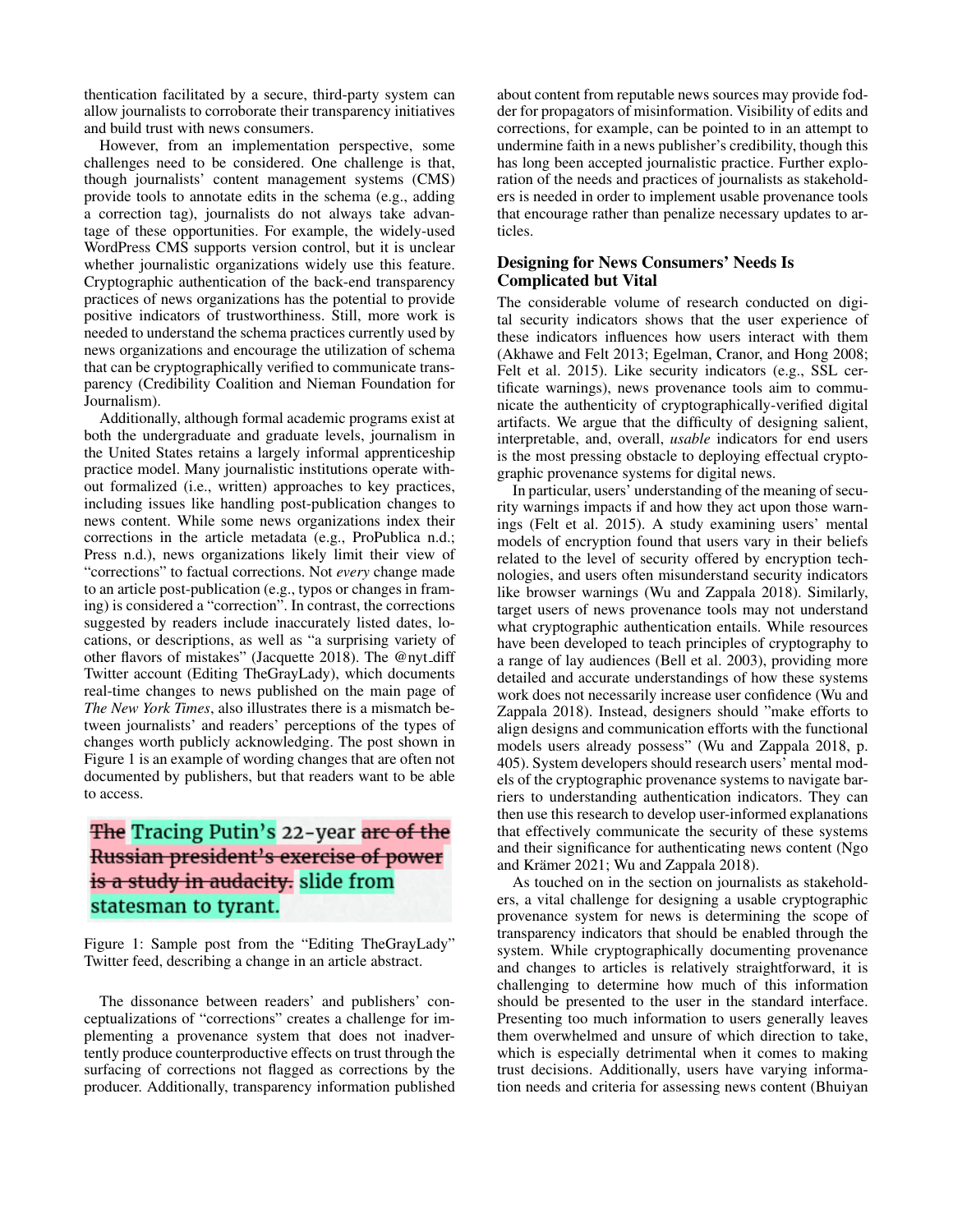et al. 2020). This barrier can be navigated through usability studies that identify the optimal amount and presentation of transparency information for the average user and design choices that allow users to personalize further the information they want to see. Additionally, as observed by Pennycook et al. 2020, it is crucial to clarify how users should interpret the presence and absence of indicators, being mindful of any counterproductive effects of existing design elements.

#### **Discussion**

We outlined how cryptographic protocols can be applied to make digital news more transparent and secure, proactively mitigating misinformation harms by facilitating trust and accountability. We also addressed usability as the core challenge for implementing effective cryptographic provenance systems and provided considerations for designing for journalists and news consumers. In the following sections, we discuss the boundaries of cryptographic provenance systems as misinformation interventions, note limitations in current prototypes, and suggest paths forward for designing effective cryptographic provenance systems.

#### Noting Boundaries and Navigating Barriers

Just as the limits of fact-checking interventions should be acknowledged, it is important to note the limits and challenges related to cryptographic provenance measures as misinformation interventions. These include the bounded nature of the solution, challenges related to potentially differing notions of transparency, and ethical considerations. We suggest future research and design directions that can help navigate these challenges.

First, while the transparency afforded by cryptographic provenance systems lays a foundation for trust-building and accountability in digital publishing, it is important to recognize that transparency itself is not a panacea; also, transparency does not automatically increase trust (Ananny and Crawford 2018). Cryptographic provenance systems fill a critical gap in current misinformation intervention efforts through their potential to proactively discourage the creation and propagation of false or manipulated content. Even so, they are not meant to be a one-stop solution. Future research should assess how cryptographic provenance systems can best mobilize transparency to facilitate trust-building across diverse stakeholders. Additionally, cryptographic solutions should be integrated with and used to augment a variety of misinformation interventions. For example, existing tools that track changes to published information or that flag media that has likely been altered could be guaranteed to be reliable with cryptographic provenance.

Second, we note a specific barrier to communicating the advantages of these systems to end users. Namely, the transparency assurances provided by cryptographic systems may not overlap with colloquial understandings of what constitutes news transparency. For example, cryptographic transparency has a narrow technical definition (Chase and Meiklejohn 2016); cryptographic systems can guarantee that certain actions (e.g., issuing a certificate or publishing a news article) are permanently and publicly visible to all observers

but they make no *semantic* claims about the content. Cryptographic provenance systems do not provide assurances that news consumers might associate with the term "transparency", such as disclosures of ideological biases, financial backing, or conflicts of interest relevant to an article. We argue that the narrow technical definition of cryptographic transparency (Chase and Meiklejohn 2016) is partly a strength in the digital publishing context. The provenance systems we have described do not attempt to assert that a news item is "true" versus "false" (e.g., Khodabakhsh, Busch, and Ramachandra 2018), nor do they directly identify dis- or misinformation (e.g., Kumar, West, and Leskovec 2016), thus sidestepping some of the semantic debates around fact-checking. Nevertheless, system designers will need to intentionally design the user-facing indicators in a manner that clearly communicates the purpose of cryptographic provenance systems, including what they can and cannot guarantee concerning digital news artifacts. We suggest that research on security indicators (e.g., Chase and Meiklejohn 2016; Akhawe and Felt 2013) and credibility indicators (e.g., Stomber et al. 2021; Sumpter and Neal 2021) provide a valuable foundation for informing the initial design of cryptographic provenance indicators and guiding usability research for these systems.

Third, as with any intervention, the design and implementation of cryptographic systems have ethical implications. Throughout the development and launch of cryptographic provenance systems, it is important that researchers and system developers attend to the ethicality of potential and actual outcomes relevant to misinformation and beyond, asking questions like: Who benefits from these systems and are these benefits distributed equitably across diverse groups of publishers and users? Is the user interface unbiased and transparent in how it surfaces information from the cryptographic ledger? How can large-scale provenance systems utilize environmentally sustainable blockchain technology? Proactively interrogating the ethical implications of these systems from multiple perspectives throughout their development will help these systems address existing problems without potentially creating new ones.

#### Paths Forward for Developing Cryptographic Provenance Systems

While we have noted promising initiatives that are currently prototyping cryptographic provenance tools for digitally published content, many existing projects apply only to select content types (see Table 1). For example, while the available documentation for efforts like Project Origin (Aythora et al. 2020) refer to the feasibility of applying their provenance indicators to diverse media formats, the primary focus of Project Origin—like the NPP (Koren 2019) upon which it draws—appears to be photographs; Project Starling (Labs 2022) and the Content Authenticity Initiative (Initiative 2021) extend this to video content. These tools can support provenance and verification against alteration for digital images and videos, and it is possible that some may provide information about multiple versions. For example, NPP provided readers with the multiple contexts and captions with which a given photo had been published. Still, it is not clear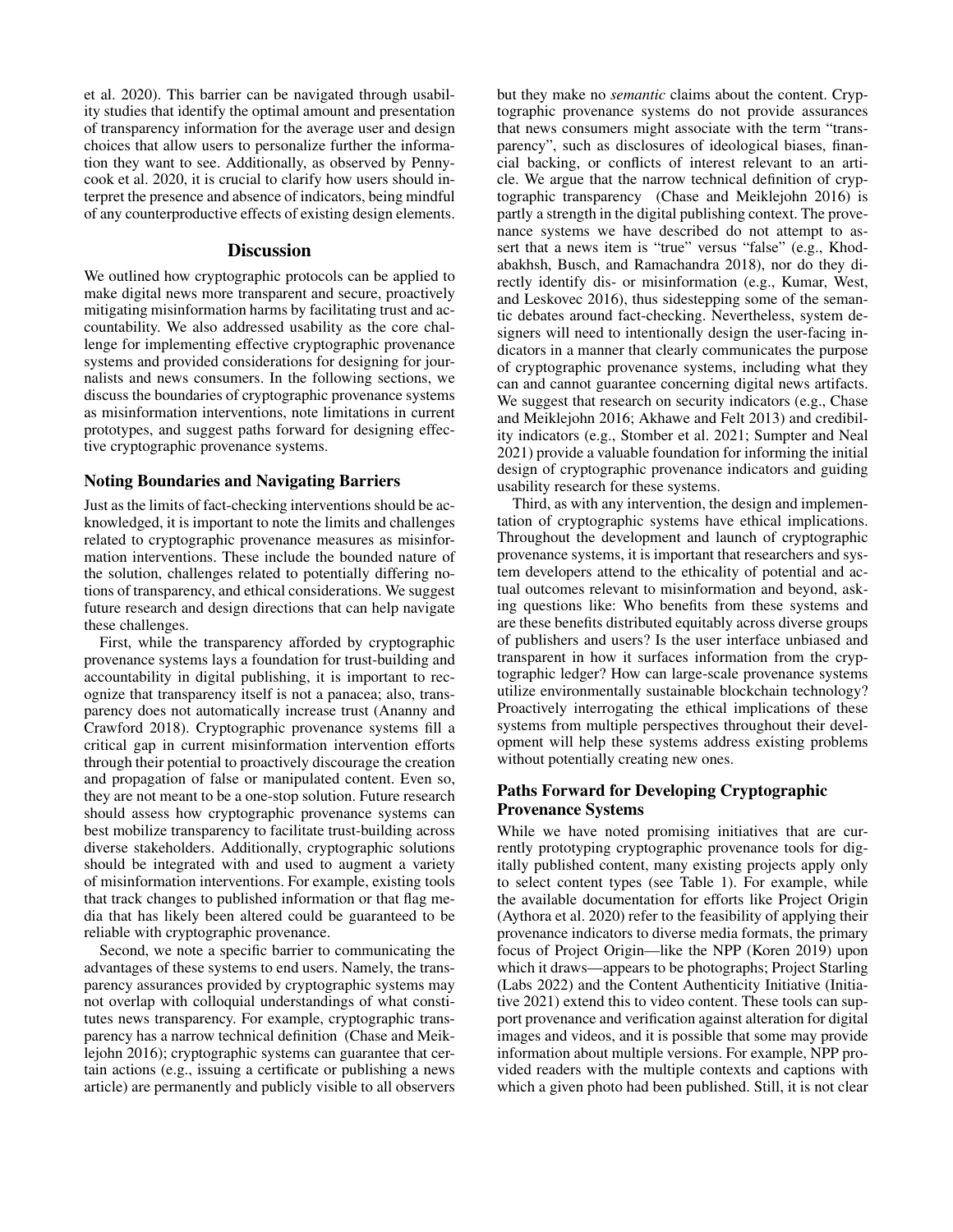that any of these projects are poised to address the types of text-based changes like those illustrated in Figure 1 that news consumers can deem meaningful. Generating a secure record of alterations to published text is important because there are instances where even small changes to framing and word choice can have monumental implications (e.g, Ecker et al. 2014; McBride 2020; Owen 2021). Though solutions like Arweave (Project 2021) could be used to *store* textbased content, it does not meet the usability requirements needed to scale to the speed, volume, and variety of platforms through which digital news is published.

While existing cryptographic provenance approaches for digital publishing are beginning to take shape across a range of initiatives, we argue it is vital to expand the types of assurances offered by these systems and to ensure the usability of these systems for a broad spectrum of news producers and consumers. In light of the limitations of existing solutions, we argue that cryptographic provenance systems for news need to be developed for *all* media formats. They should also support four important *technical* assurances. Cryptographic provenance systems for news should 1) cryptographically confirm the provenance of digital news artifacts, 2) verify articles and their embedded content have not been altered, 3) detect if a publisher is showing two different versions of the same article to other users, and 4) generate transparent records of all changes to news content from the initial point of publication. Just as importantly, these technical features must be paired with usable interfaces for news consumers that "meet them where they are."

So, what might a system like this entail? At its most basic, cryptographic provenance for digital publishing would involve cryptographically signing items of digital content and committing the results to a public log. We believe that a more usable approach is likely to involve not just logging the hash and signature, but also publishing an inclusion proof alongside the content. A browser extension could then verify the inclusion proof and confirm to news consumers that the content has been signed and logged, without any additional user effort. Given the importance of enhancing public trust in news, we suggest that cryptographic provenance systems for news should also enumerate and surface the log history—and the expanded content at each step—in a usable format that would allow readers to easily view and evaluate *any* transformations within the published content from its initial publication until the present.

#### Conclusion

Interventions focused solely on fact-checking or verifying the "truth" of digital messages are insufficient to counter contemporary misinformation formats and difficult to scale. In contrast, cryptographic provenance systems can proactively mitigate misinformation harms through promoting *accountability* via technically-assured publisher transparency, thereby facilitating greater *trust* in participating publishers. Such systems can also readily scale to the volume of digitally published content.

As technical barriers to developing cryptographic provenance systems are low, usability barriers are the most pressing challenges that must be overcome to create productive cryptographic provenance tools for digital news. To navigate these barriers, we find it imperative to understand key stakeholders' needs and practices, including news producers and consumers. Designing for the varying needs of news consumers is complicated but vital. Efficacious provenance systems for digital news will apply multiple cryptographic solutions, design for usability, and complement a variety of misinformation interventions that target specific mechanisms of misinformation spread.

#### Acknowledgments

This research was supported by the National Science Foundation under award numbers 1940679, 1940670, and 1940713.

#### References

Akhawe, D.; and Felt, A. P. 2013. Alice in Warningland: A Large-Scale Field Study of Browser Security Warning Effectiveness. In *22nd USENIX Security Symposium (USENIX Security 13)*, 257–272. Washington, D.C.: USENIX Association. ISBN 978-1-931971-03-4. URL https://www.usenix.org/conference/usenixsecurity13/ technical-sessions/presentation/akhawe.

Al-Bassam, M.; and Meiklejohn, S. 2018. Contour: A Practical System for Binary Transparency. *DPM/CBT@ESORICS* 11025: 94–110.

Ananny, M.; and Crawford, K. 2018. Seeing without knowing: Limitations of the transparency ideal and its application to algorithmic accountability. *new media & society* 20(3): 973–989.

Aythora, J.; Burke-Agüero, R.; Chamayou, A.; S Clebsch, M. C.; Earnshaw1, N.; Ellis, L.; England, P.; Fournet, C.; Gaylor, M.; Halford, C.; Horvitz, E.; Jenks, A.; Kane, K.; Lavallee, M.; Lowenstein, S.; MacCormack, B.; Malvar, H.; O'Brien, S.; Parnall, J.; Shamis, A.; Sharma, I.; Stokes, J.; Wenker, S.; and Zaman, A. 2020. MULTI-STAKEHOLDER MEDIA PROVENANCE MANAGE-MENT TO COUNTER SYNTHETIC MEDIA RISKS IN NEWS PUBLISHING. *IBC* URL https://drive.google.com/ file/d/11c41iTwq7z-nMMMPQLE5GZ6gJmc llJ1/view.

Bell, T.; Thimbleby, H.; Fellows, M.; Witten, I.; Koblitz, N.; and Powell, M. 2003. Explaining cryptographic systems. *Computers & Education* 40(3): 199–215.

Bhuiyan, M. M.; Zhang, A. X.; Sehat, C. M.; and Mitra, T. 2020. Investigating differences in crowdsourced news credibility assessment: Raters, tasks, and expert criteria. *Proceedings of the ACM on Human-Computer Interaction* 4(CSCW2): 1–26.

Certificate Transparency Group. n.d. Certificate Transparency. https://certificate.transparency.dev/.

Chase, M.; and Meiklejohn, S. 2016. Transparency Overlays and Applications. In *Proceedings of the 2016 ACM SIGSAC Conference on Computer and Communications Security*, 168–179.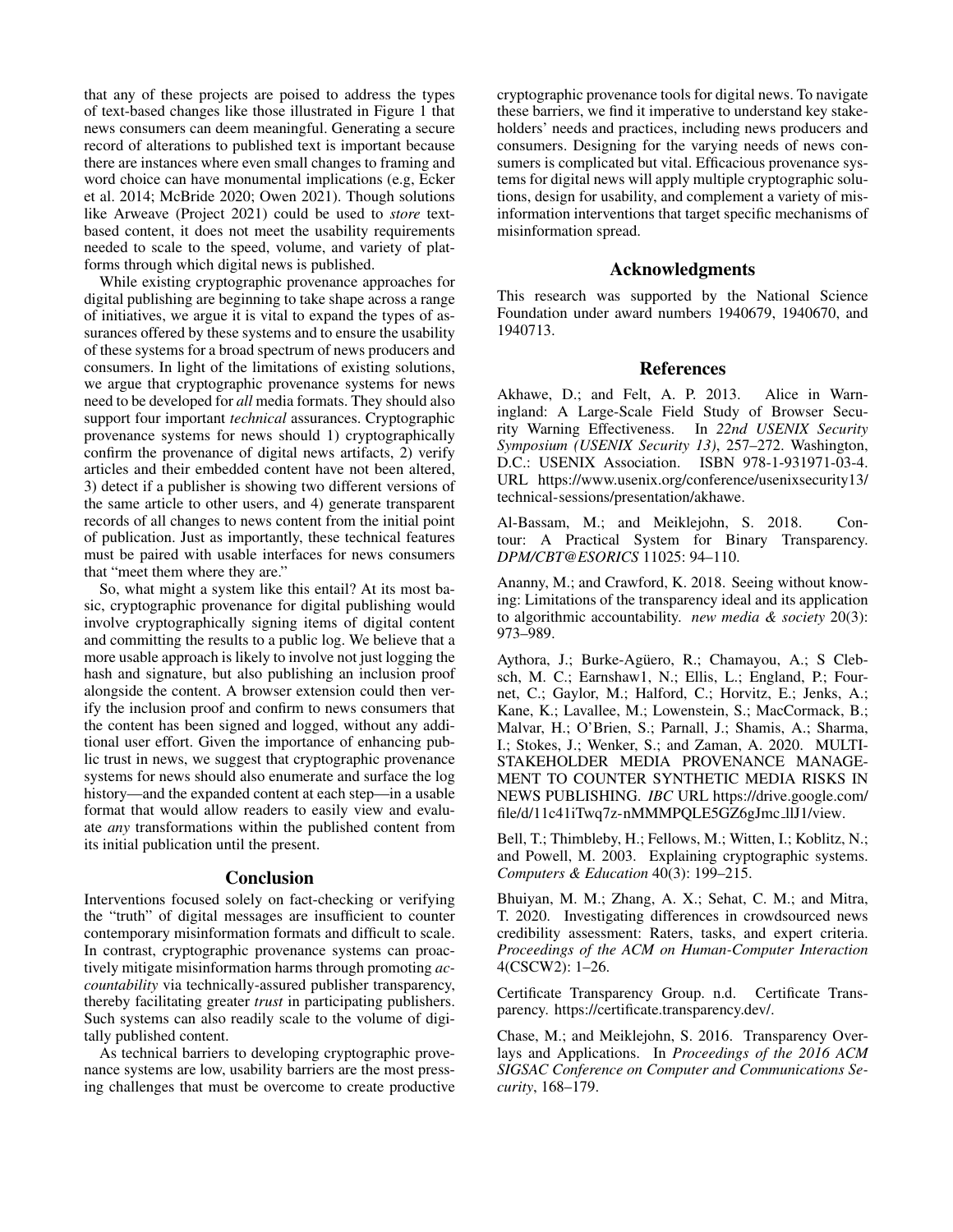Chen, W.; Chiesa, A.; Dauterman, E.; and Ward, N. P. 2020. Reducing Participation Costs via Incremental Verification for Ledger Systems. *IACR Cryptol. ePrint Arch.* 2020: 1522.

Coalition, C. 2017. Our goal: To understand the veracity, quality and credibility of online information. URL https: //credibilitycoalition.org/.

Coleman, K. 2021. URL https://blog.twitter.com/en us/ topics/product/2021/introducing-birdwatch-a-communitybased-approach-to-misinformation.

Content Authenticity Initiative. 2022. Frequently asked questions. https://contentauthenticity.org/faq.

Credibility Coalition and Nieman Foundation for An Introduction to Schemas for Journalists. URL https://assets.ctfassets. net/tlowcqj4pb76/1edyyqNHwzMoj9dzNsoLTh/

29733395d8f3be00f020f89a614acfc8/An Introduction to Schemas for Journalists.pdf.

Ecker, U. K.; Lewandowsky, S.; Chang, E. P.; and Pillai, R. 2014. The effects of subtle misinformation in news headlines. *Journal of experimental psychology: applied* 20(4): 323.

Editing TheGrayLady. 2016. Editing TheGrayLady. https://twitter.com/nyt diff.

Egelman, S.; Cranor, L. F.; and Hong, J. 2008. You've Been Warned: An Empirical Study of the Effectiveness of Web Browser Phishing Warnings. In *Proceedings of the SIGCHI Conference on Human Factors in Computing Systems*, CHI '08, 1065–1074. New York, NY, USA: Association for Computing Machinery. ISBN 9781605580111. doi: 10.1145/1357054.1357219. URL https://doi-org.libproxy. clemson.edu/10.1145/1357054.1357219.

Fahl, S.; Dechand, S.; Perl, H.; Fischer, F.; Smrcek, J.; and Smith, M. 2014. Hey, NSA: Stay Away from my Market! Future Proofing App Markets against Powerful Attackers. In Ahn, G.-J.; Yung, M.; and Li, N., eds., *Proceedings of the 2014 ACM SIGSAC Conference on Computer and Communications Security, Scottsdale, AZ, USA, November 3-7, 2014*, 1143–1155. Scottsdale, AZ, USA: ACM. doi: 10.1145/2660267.2660311. URL https://doi.org/10.1145/ 2660267.2660311.

Felt, A. P.; Ainslie, A.; Reeder, R. W.; Consolvo, S.; Thyagaraja, S.; Bettes, A.; Harris, H.; and Grimes, J. 2015. Improving SSL Warnings: Comprehension and Adherence. In *Proceedings of the 33rd Annual ACM Conference on Human Factors in Computing Systems*, CHI '15, 2893–2902. New York, NY, USA: Association for Computing Machinery. ISBN 9781450331456. doi:10.1145/2702123. 2702442. URL https://doi-org.libproxy.clemson.edu/10. 1145/2702123.2702442.

Initiative, C. A. 2021. Addressing misinformation through digital content provenance. URL https://contentauthenticity. org/.

Jacquette, R. 2018. We Stand Corrected: How The Times Handles Errors. The New York Times The Times Handles Errors. URL https://www.nytimes.com/2018/06/07/readercenter/corrections-how-the-times-handles-errors.html.

Khodabakhsh, A.; Busch, C.; and Ramachandra, R. 2018. A taxonomy of audiovisual fake multimedia content creation technology. In *2018 IEEE Conference on Multimedia Information Processing and Retrieval (MIPR)*, 372–377. IEEE.

Koren, S. 2019. Introducing the News Provenance Project. URL https://open.nytimes.com/introducing-thenews-provenance-project-723dbaf07c44.

Kumar, S.; West, R.; and Leskovec, J. 2016. Disinformation on the web: Impact, characteristics, and detection of wikipedia hoaxes. In *Proceedings of the 25th international conference on World Wide Web*, 591–602.

Labs, S. 2022. Starling Lab for Data Integrity. URL https: //www.starlinglab.org/journalism/.

Laurie, B. 2014. Certificate transparency. *Commun. ACM* 57(10): 40–46.

Laurie, B.; Langley, A.; and Käsper, E. 2013. Certificate Transparency. *RFC* 6962: 1–27.

Lewandowsky, S.; Cook, J.; Ecker, U.; Albarracin, D.; Amazeen, M.; Kendou, P.; Lombardi, D.; Newman, E.; Pennycook, G.; Porter, E.; et al. 2020. *The debunking handbook 2020*. null. doi:10.17910/b7.1182.

Li, B.; Li, F.; Ma, Z.; and Wu, Q. 2020. Exploring the security of certificate transparency in the wild. In *International Conference on Applied Cryptography and Network Security*, 453–470. Springer.

Library, T. D. P. 2019. Link Rot: The Web is Decaying. URL https://arweave.medium.com/link-rot-the-web-isdecaying-cc7d1c5ad48b.

McBride, K. 2020. 'unarmed black man' doesn't mean what you think it means. URL https://www.npr.org/sections/ publiceditor/2020/05/21/859498255/unarmed-black-mandoesnt-mean-what-you-think-it-means.

Meiklejohn, S.; Kalinnikov, P.; Lin, C. S.; Hutchinson, M.; Belvin, G.; Raykova, M.; and Cutter, A. 2020. Think Global, Act Local: Gossip and Client Audits in Verifiable Data Structures. *CoRR* abs/2011.04551.

Melara, M. S.; Blankstein, A.; Bonneau, J.; Felten, E. W.; and Freedman, M. J. 2015. CONIKS: Bringing Key Transparency to End Users. In *USENIX Security Symposium*, 383–398. Washington, D.C.: USENIX Association.

Moran, R. E. 2021. Subscribing to transparency: Trustbuilding within virtual newsrooms on slack. *Journalism Practice* 15(10): 1580–1596.

Ngo, T.; and Krämer, N. 2021. It's Just a Recipe?—Comparing Expert and Lay User Understanding of Algorithmic Systems. *Technology, Mind, and Behavior* 2(4). doi:10.1037/tmb0000045. URL https://tmb.apaopen. org/pub/9oppvmbi. Https://tmb.apaopen.org/pub/9oppvmbi.

Nikitin, K.; Kokoris-Kogias, E.; Jovanovic, P.; Gailly, N.; Gasser, L.; Khoffi, I.; Cappos, J.; and Ford, B. 2017. CHAINIAC: Proactive Software-Update Transparency via Collectively Signed Skipchains and Verified Builds. In *USENIX Security Symposium*, 1271–1287. Vancouver, BC: USENIX Association.